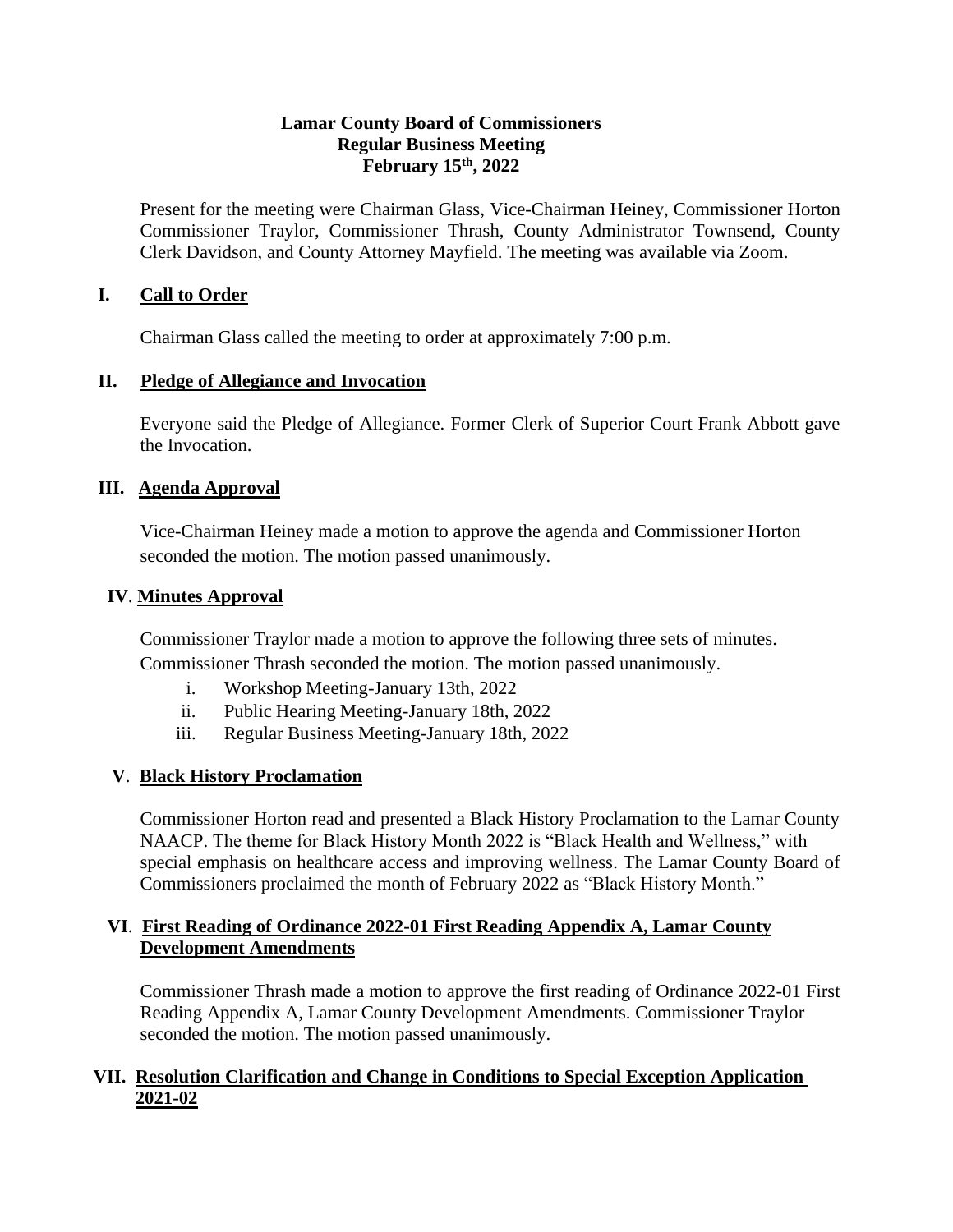Commissioner Thrash made a motion to approve Resolution Clarification and Change in Conditions to Special Exception Application 2021-02 with the following changes. Vice-Chairman Heiney seconded the motion. The motion passed unanimously.

Conditions that were changed are as follows:

12. Fencing and buffers, as shown on the attached site plan, shall be maintained on each boundary of the subject property.

15. If 3 citations are received in a year a cease-and-desist order will be issued. The applicant may appeal as provided in Lamar County Code.

#### **VIII**. **Amended contract with AmeriPro EMS**

 Commissioner Horton made a motion to approve the amended contract with AmeriPro EMS from \$44,225.00 to \$66,416.00 per month. Commissioner Thrash seconded the motion. The motion passed unanimously.

### **IX. De-Annexation of the Powell Place Apartments**

Commissioner Thrash made a motion to approve the De-Annexation of the Powell Place Apartments. Commissioner Horton seconded the motion. The motion passed unanimously.

### **X. Purchase of a Software Program for the Magistrate Court**

Commissioner Traylor made a motion to approve the purchase of a Software Program for the Magistrate Court. The bid award will go to CJT for a cost of \$20,000.00. Commissioner Horton seconded the motion. The motion passed unanimously.

## **XI**. **County Pavement Rating and Planning Evaluation for the Roads in the County**

Commissioner Thrash made a motion to approve the bid with EXP for \$23,000.00. for the County Pavement Rating and Planning Evaluation for the roads in the County. This will be used to determine what roads need to be paved with TSPLOST funds. Commissioner Traylor seconded the motion. The motion passed unanimously.

#### **XII**. **Tyler Technologies to Migrate the Financial Software from Incode 9 to Incode 10.**

Vice-Chairman Heiney made a motion to approve the quote of \$25,420.00 with Tyler Technologies to Migrate the Financial Software from Incode 9 to Incode 10. Commissioner Horton seconded the motion. The motion passed unanimously.

 Commissioner Thrash made a motion to approve the quote of \$10,400.00 with Tyler Technologies for an Employee Self Services Model. Commissioner Traylor seconded the motion. The motion passed unanimously.

## **XIII**. **Surplus Vehicles-2014 Chevrolet Silverado**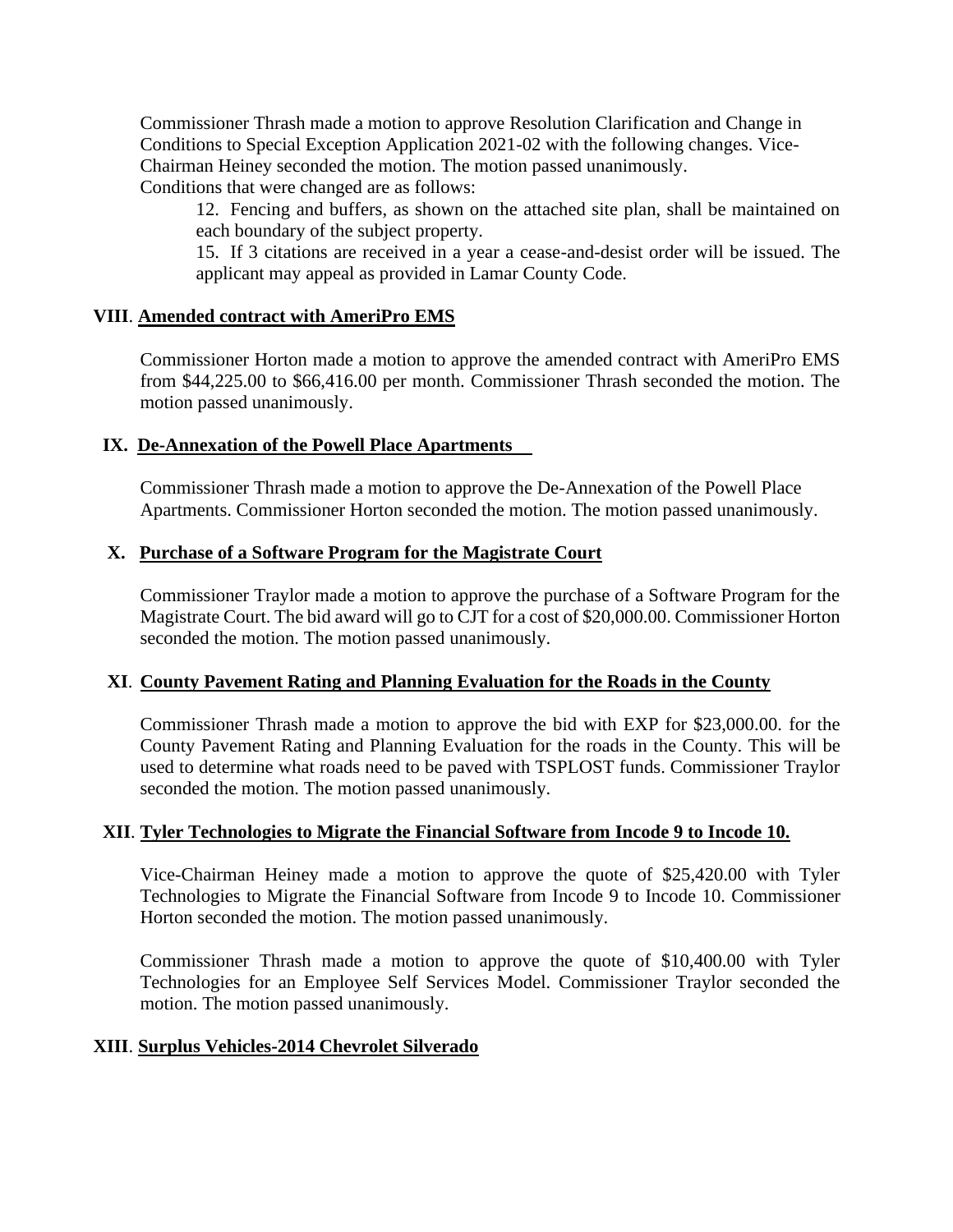Commissioner Horton made a motion to surplus a 2014 Chevrolet Silverado Truck that belonged to the Public Works Department. The truck was totaled in an accident. Vice-Chairman Heiney seconded the motion. The motion passed unanimously. Commissioner Horton amended his motion to include the Vin# 7406 for the 2014 Chevrolet Silverado Truck. Vice-Chairman Heiney seconded the motion. The motion passed unanimously.

## **XIV. Sheriff Vehicles from the Special Local Option Sales Tax (SPLOST**

Commissioner Traylor made a motion to approve the purchase of two Sheriff vehicles from the Special Local Option Sales Tax (SPLOST). Commissioner Thrash seconded the motion. The motion passed unanimously.

- i. 2022 Ford F-150 Responder Crew Cab
- ii. 2022 Chevrolet Tahoe PPV

# **XV. Administrator's Report**

County Administrator Townsend reported the following:

- i. Reported that revenues and expenses are 8.33 percent through the year. The Revenues are 2.43 percent and the expenses are 6.53 percent.
- ii. Reported that the Local Options Sales Tax (LOST) distribution for January was \$134,170.35 which is the highest amount received to date.
- iii. Reported that the Special Local Options Sales Tax (SPLOST) distribution for January was \$239,588.86 which is the highest amount received to date.
- iv. Reported that a Tax Anticipation Note will not be needed for the Year 2022.
- v. Reported that the back windows at the Courthouse had been installed and plans for new front windows are in place.
- vi. Reported that there is an upcoming kick-off meeting with Hogan Construction for the new Administration Building.
- vii. Reported that the repeaters for the High Falls Road tower will be installed around March or April.

## **XVI**. **Public Comments**

Robert Pierce of 186 Pleasant Road Griffin, Georgia regarding his road. Mr. Pierce asked the board to consider him and other citizens when deciding to pave a road. Mr. Pierce requested that his road remain dirt because he does not want the excess traffic and he likes the peace and quiet.

Jennifer Eady of 104 Rosewood Court in Milner, Georgia in the Field Crest subdivision addressed the board regarding Mr. Rudy Vaughn's property and the Horse Track. She also had concerns about the winter buffer being planted and the noise level from a recent event.

Devin Bentley of 139 Bellflower Way, Milner, Georgia in the Field Crest subdivision addressed the board regarding a spotlight on the property of Mr. Rudy Vaughn and the noise level from a recent event. Mr. Bentley also addressed the board about the buffers and the fencing.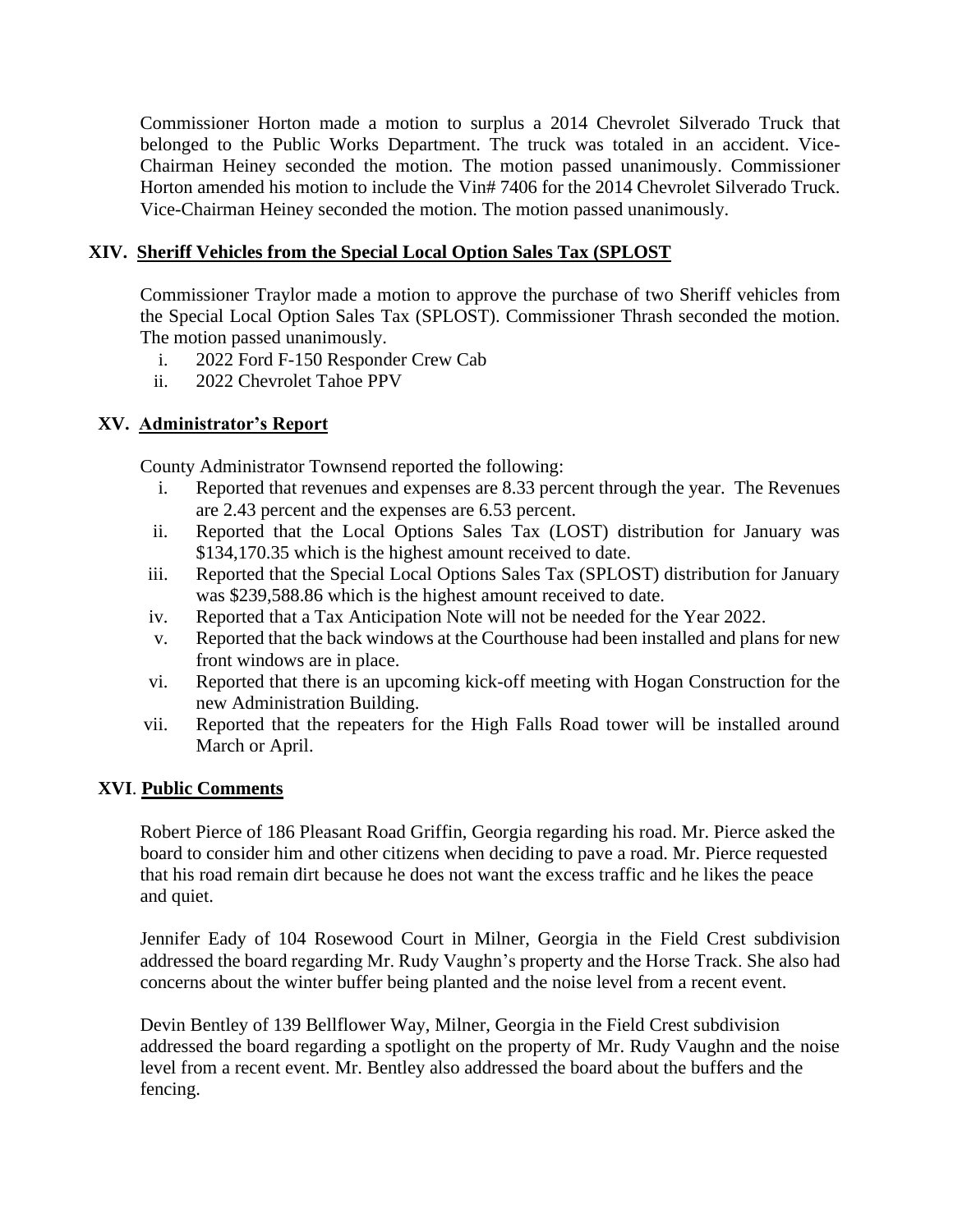### **XVII**. **Round Table**

 Commissioner Horton thanked everyone for coming out to the meeting. He invited everyone to attend the Lamar Arts exhibit at the Old Train Depot.

Commissioner Traylor thanked everyone for coming out to the meeting and supporting everyone and wished that the meetings were broadcast because it is a commitment for the Commissioners and the citizens to be there regardless of which side you are with any decision. He invited everyone to join the meetings via Zoom. Commissioner Traylor encouraged everyone to attend the Lamar Arts exhibit at the Old Train Depot. Commissioner Traylor also urged everyone to shop local because when purchases are made from places such as Amazon then the tax dollars stay in Lamar County. Commissioner Traylor requested that everyone thank the Administrative staff and the Lamar County employees for all of their hard work.

Commissioner Thrash thanked Mr. Pierce for thanking the County for the job that is done on his road. Commissioner Thrash also thanked AmeriPro EMS and everyone involved in the ambulance service process. Fire Chief Matthews fought for his team and he fought to build up the Fire Department. The Sheriff's Office has great leaders and employees. Commissioner Thrash said that this is where the tax dollars are going to and since she has been a Commissioner this is the first time the County has not been in the red. Commissioner Thrash encouraged everyone to come to the workshops and the meetings to see what they are doing with the tax dollars.

Chairman Glass said that he could remember when he started in 2011, they haggled over \$1,000.00 and they sweated over a \$5,000.00 contract. He said thanks to financial planning and help from all of the employees including the Former Clerk of Superior Court Abbott. the County is now in a position where they can do some planning without having to scramble to keep their heads above water. Hopefully, the citizens are seeing the services and the continued improvements as they keep moving forward. Chairman Glass said that the board has input on what their priorities are but they are here to serve the citizens and they need to know their priorities so please call, email, or come to the workshops and the meetings. Chairman Glass thanked everyone that came to the meeting tonight.

## **XVIII. Adjournment**

Commissioner Traylor made a motion to adjourn the Regular Business meeting at approximately 8:11 p.m. Commissioner Thrash seconded the motion. The motion passed unanimously.

## THE LAMAR COUNTY BOARD OF COMMISSIONERS

\_\_\_\_\_\_\_\_\_\_\_\_\_\_\_\_\_\_\_\_\_\_\_\_\_\_\_\_\_\_\_\_\_\_\_\_\_\_\_\_\_\_\_\_

Charles Glass, Chairman